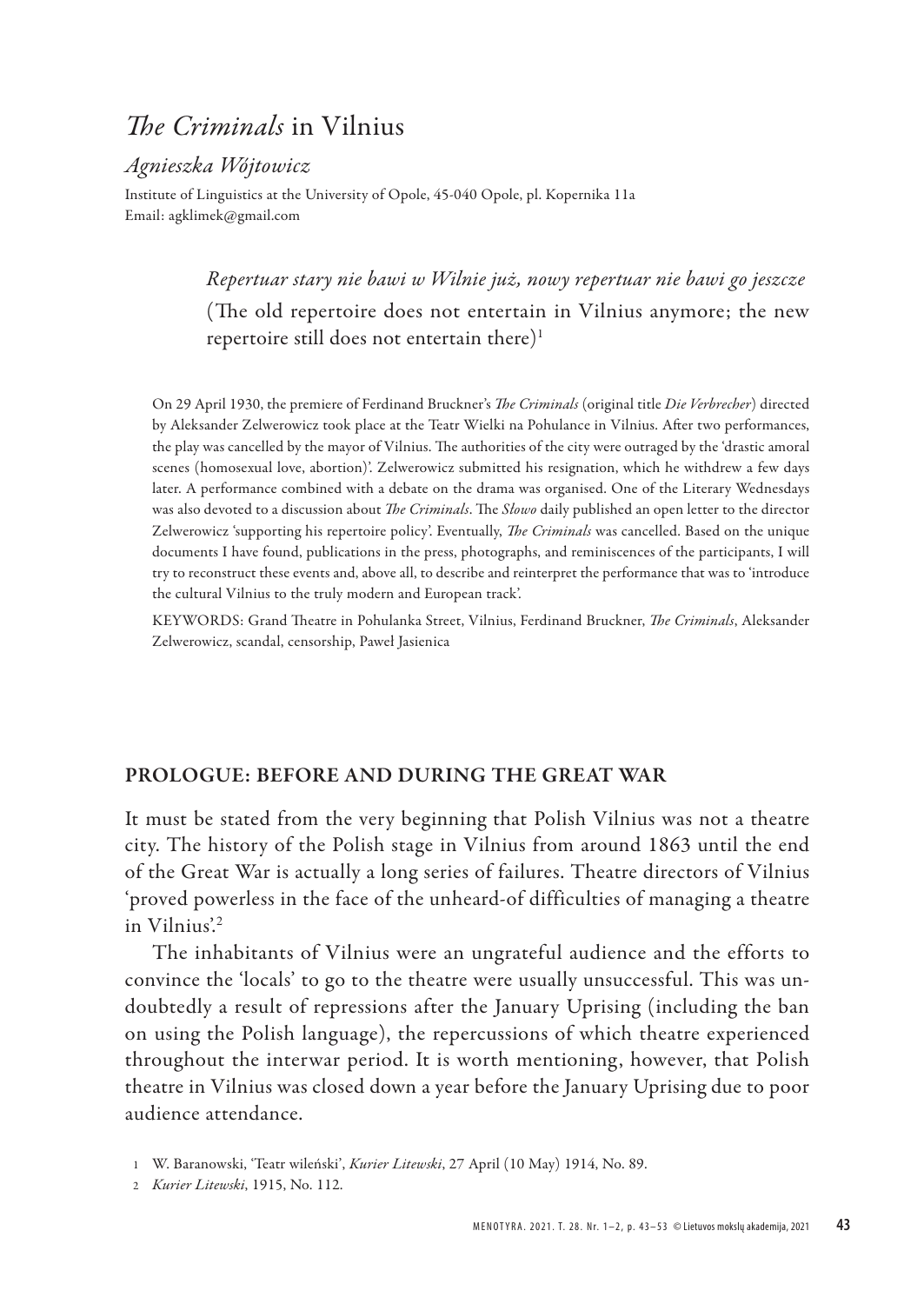The history of Polish theatre in Vilnius restarted in 1906 under the management of Nuna Młodziejowska. The theatre rose from the lowest possible level, that of non-existence.

Młodziejowska founded the first permanent Polish theatre in the Taken Lands in over forty years and managed to elevate it to a level that could compete with the best theatres in the country. However, it was too much for Vilnius and Młodziejowska had to lose.<sup>3</sup>

Benedykt Hertz claimed that the reason for Młodziejowska's resignation from managing the theatre was not so much insufficient funding as discouragement: she did not have the support of the public.

The landed gentry would go to the theatre as if for a social rendezvous, the intelligentsia would make various demands on art while lacking artistic competence, and the low-life was bound together more by Catholicism than by the Polish identity.<sup>4</sup>

The theatre in Vilnius was endowed with a didactic and patriotic mission greater than in any other place, while in the opinion of the critics it enjoyed special treatment. The audience demanded a 'state-of-the-art theatre', but it was not able to fill the auditorium. The theatre was most successful when it offered cheap tickets, which usually meant poor quality of the performances. The indifferent reaction of the residents of Vilnius towards a classical repertoire was tantamount to the material and aesthetic failure of a theatre production. As *Dziennik Wileński* stated in 1907, 'the Polish public supports everything: Russian theatre, poor Italian opera [...], illusions, cabarets, and only the Polish theatre is empty'.<sup>5</sup>

The works of Young Poland and by foreign authors were received inconsistently by audiences and critics. Reactions were usually moderate.

Baranowski, a journalist and the director of the theatre for some time during the 1911/1912 season, wrote that 'the theatre that serves art and culture must be really in deficit.<sup>'6</sup> The great Romantic repertoire was popular, although Słowacki was received rather coldly.

Despite the critics' complaints, audiences attended farces and comedies: 'even laughter should enhance culture, and if it does not, it can easily become an element of stupefaction not only for the audience but also for the actors'.<sup>7</sup>

The audiences of Vilnius primarily responded to historical art with a patriotic background, and this did not change in the interwar period. Hence the success of such dramas as Władysław Ludwik Anczyc's *Kościuszko pod Racławicami* (Kościuszko at Racławice) and Elżbieta Bośniacka's *Obrona Częstochow* (The Battle of Częstochowa);

7 *Kurier Wileński*, 1908, No. 220.

<sup>3</sup> A. Romanowski, *Młoda Polska wileńska*, Universitas 1999, p. 160–161.

<sup>4</sup> B. Hertz, 'Teatr wileński', *Scena i Sztuka*, 1909, No. 6.

<sup>5</sup> *Dziennik Wileński*, 1907, No. 283.

<sup>6</sup> W. Baranowski, 'Teatr wileński', *Kurier Litewski*, 1914, No. 21.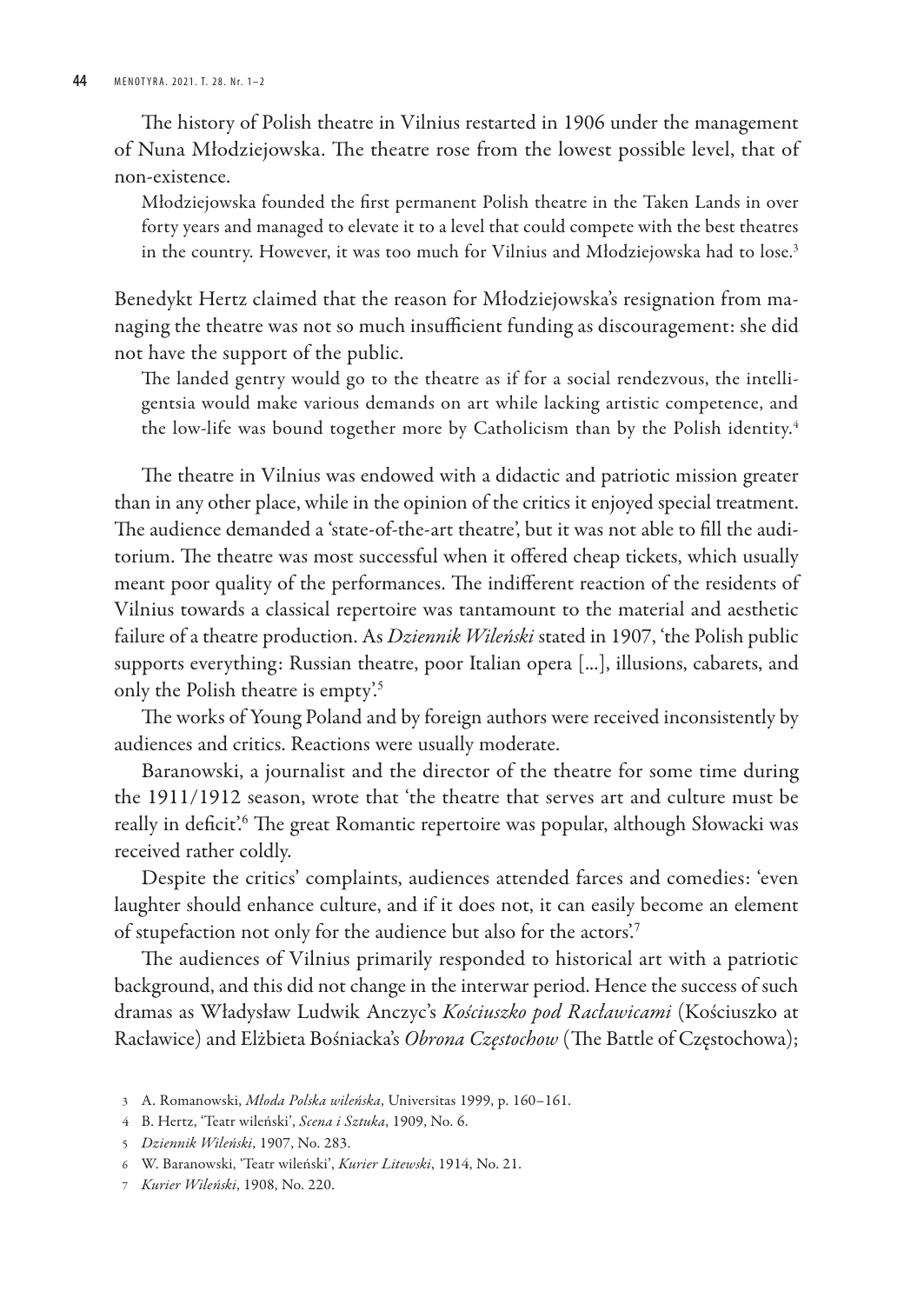performances of guest stars also attracted a full auditorium. Baranowski accurately commented on the situation: 'The average Polish play and even the average foreign one is rarely successful as such on the Vilnius stage. The old repertoire does not entertain in Vilnius anymore; the new repertoire does not entertain there yet.<sup>8</sup>

Neither Warsaw nor Cracow nor Lviv were the appropriate background for Vilnius. The residents of Vilnius were an ungrateful audience: 'A Varsovian cannot exist without theatre, it is as necessary for them as bread: a citizen of Vilnius is accustomed to see theatre as an adventurous appetiser of everyday life, without which they can just do fine. [...] A powerful drama, which touches hearts all over the world, fails to affect anyone here. A fine comedy fails. The delicious farce arouses moralistic protests... Suddenly an old cliché play triumphs again!'<sup>9</sup>

It is significant that attendance at the Vilnius theatre increased in the summer of 1915 due to the influx of refugees from the Congress Poland. Undoubtedly, in the first period after the forty-year break, the theatre in Vilnius often descended to the level of a provincial stage, but it is necessary to remember not only this beginning from scratch, but also the poorer artistic background than in the Congress Poland. The legacy of Młodziejowska's theatre was adopted in the interwar period by such projects as Osterwa's Reduta (the theatre group considered to be Poland's first theatre laboratory) or Aleksander Zelwerowicz's management, and they would face the same problems as in the pioneering period.

The year 1918 was undoubtedly a turning point for the Polish theatre, as theatrical life began to take shape in accordance with new, integrated principles. In the years of the formation of independent Poland (11 November 1918–24 March 1921), the life of the Vilnius stage was troubled by the ongoing warfare in the area and several changes of government. After 1921, the principles of operation of theatres changed; other than that, not much. During this first period, the theatre with the greatest popularity was Reduta's, which not only presented Vilnius with a repertoire of which *Fircyk w zalotach* (The Dandy's Courtship) turned out to be the least important play, but also toured the towns of the Borderland (Pol., *Kresy*) with its best cast headed by Juliusz Osterwa.

Just before Reduta's arrival in Vilnius, Czesław Jankowski warned Osterwa: The main reason for the decline of theatre in Vilnius is the too [...] small size of the permanent theatre audience. Simply put: there are not enough of them. The landed gentry, which constantly passed through Vilnius before the war and mainly supported the theatre, fell into a severe decline themselves, while the Polish clerical mass, now abundant in Vilnius, cannot afford the theatre; among the petty bourgeoisie and the artisans, the theatre audience has ceased to develop as it did before the war. We must also add the high cost of living in Vilnius [...] No repertoire can cope with this, even if performed and directed perfectly. The spiritual need for the theatre

<sup>8</sup> Ibidem.

<sup>9</sup> W. Baranowski, 'Teatr Wileński', *Kurier Litewski* 1914, No. 89.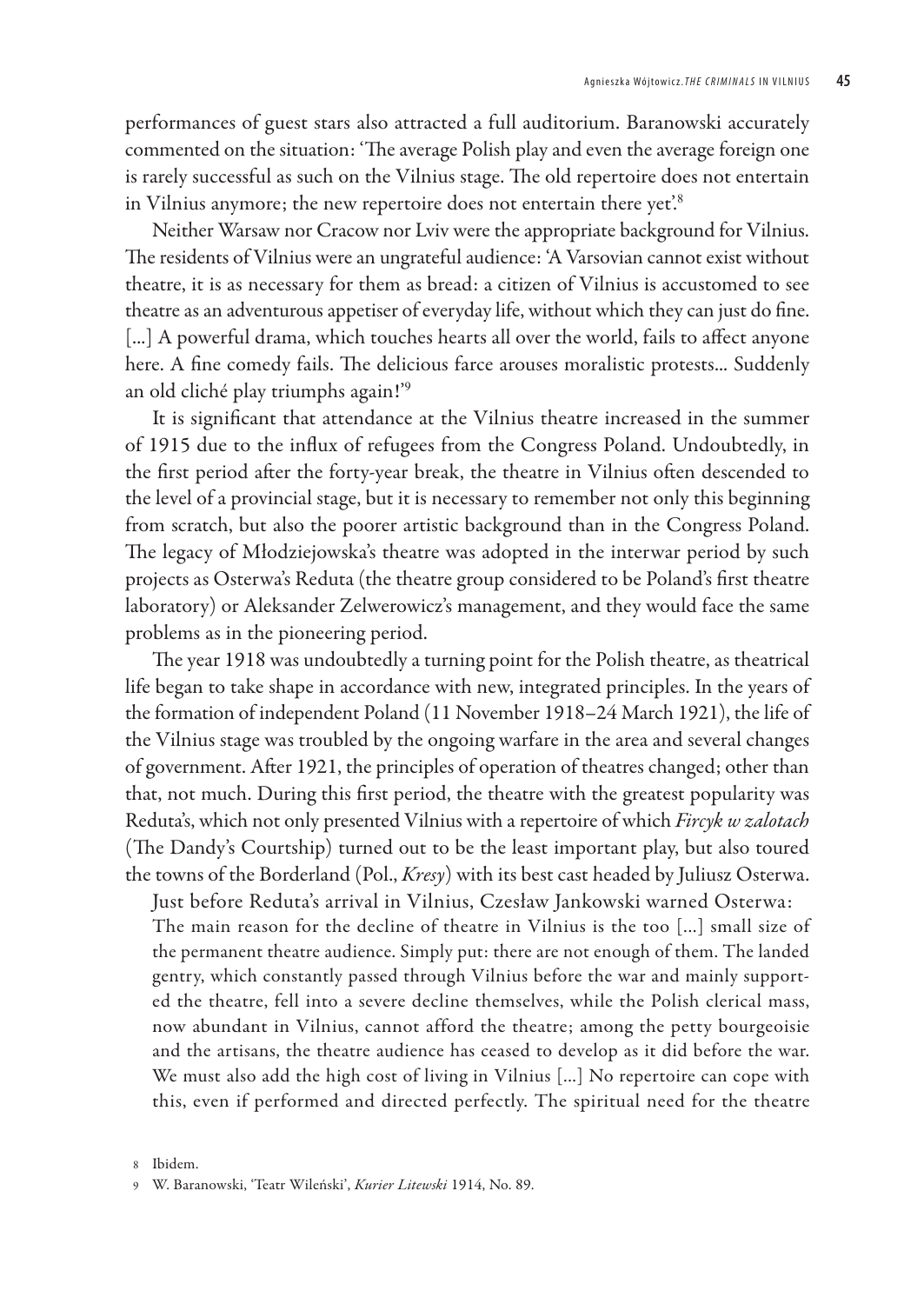is decreasing. The hunger for theatre has almost completely ceased. [...] These are the major dilemmas with which Mr Osterwa's next-season party should reckon.<sup>10</sup>

Reduta set a benchmark too high for the average resident of Vilnius to grasp. When it came to Reduta's settling in Vilnius, the public opinion was confused. The art presented by Reduta was 'too simple and at the same time too great' in comparison with the well-known realistic repertoire. The reasons for Reduta's defeat in Vilnius were pointed out by the local press: 'a theatre which is too sublime for average tastes, which offers too few premieres and does not present its actors by name'.<sup>11</sup>

This is how the invaluable Czesław Jankowski characterised the situation of Vilnius theatres in 1927:

The tone of theatre life in Vilnius is set by Reduta [...] The Polish Theatre under the management of Franciszek Rychłowski is a seemingly autonomous branch of Reduta, was rather a satellite thereof. [...] While the Pohulanka stages plays almost exclusively from the so-called 'grand repertoire'. The Polish Theatre in *Lutnia* practises uniformly light comedy. Roles are divided. The audiences of Vilnius are offered a wide range of repertoire, from *Wyzwolenie* (The Liberation) to *Pociąg widmo*  (The Ghost Train). Both theatres work beyond any norm of theatrical audience, In Vilnius, despite a population of up to 200,000, the Polish theatrical audience is small. The Polish Theatre must offer novelties. It must keep up with two or three theatres in Warsaw. Vilnius wants to see what Warsaw found worth seeing. Therefore superhuman efforts are made in the Polish Theatre and in Reduta. Keeping up with the Warsaw repertoire, do the theatres in Vilnius have enough support?<sup>12</sup>

Reduta's team struggled to survive in Vilnius until 1929, when the Union of Polish Stage Artists sent Aleksander Zelwerowicz and a group of students graduating from the Drama Department of Warsaw Conservatoir to take Reduta's place in Vilnius. Zelwerowicz organised a theatre more suited to public preferences than Reduta, which required a special atmosphere.

Zelwerowicz created an outstanding theatre, especially in his first season. However, he did not last long either, 'leaving behind a fine tradition, an audience as capricious and uncertain as ever in Vilnius, and, finally, a considerable debt to the theatre'.<sup>13</sup>

Both Osterwa and Zelwerowicz were connected with the political establishment, which did not help them much in Vilnius.

<sup>10</sup> Cz. Jankowski, 'Teatry wileńskie', in: *Życie Teatru*, Rok III, 1925, p. 239.

<sup>11</sup> Marja Alexandrowicz, *Dzieje teatru wileńskiego*, Vilnius, 1938.

<sup>12</sup> Czesław Jankowski, *Teatry wileńskie* (text from 1927).

<sup>13</sup> Marja Alexandrowicz, *Dzieje teatru wileńskiego*, Vilnius, 1938.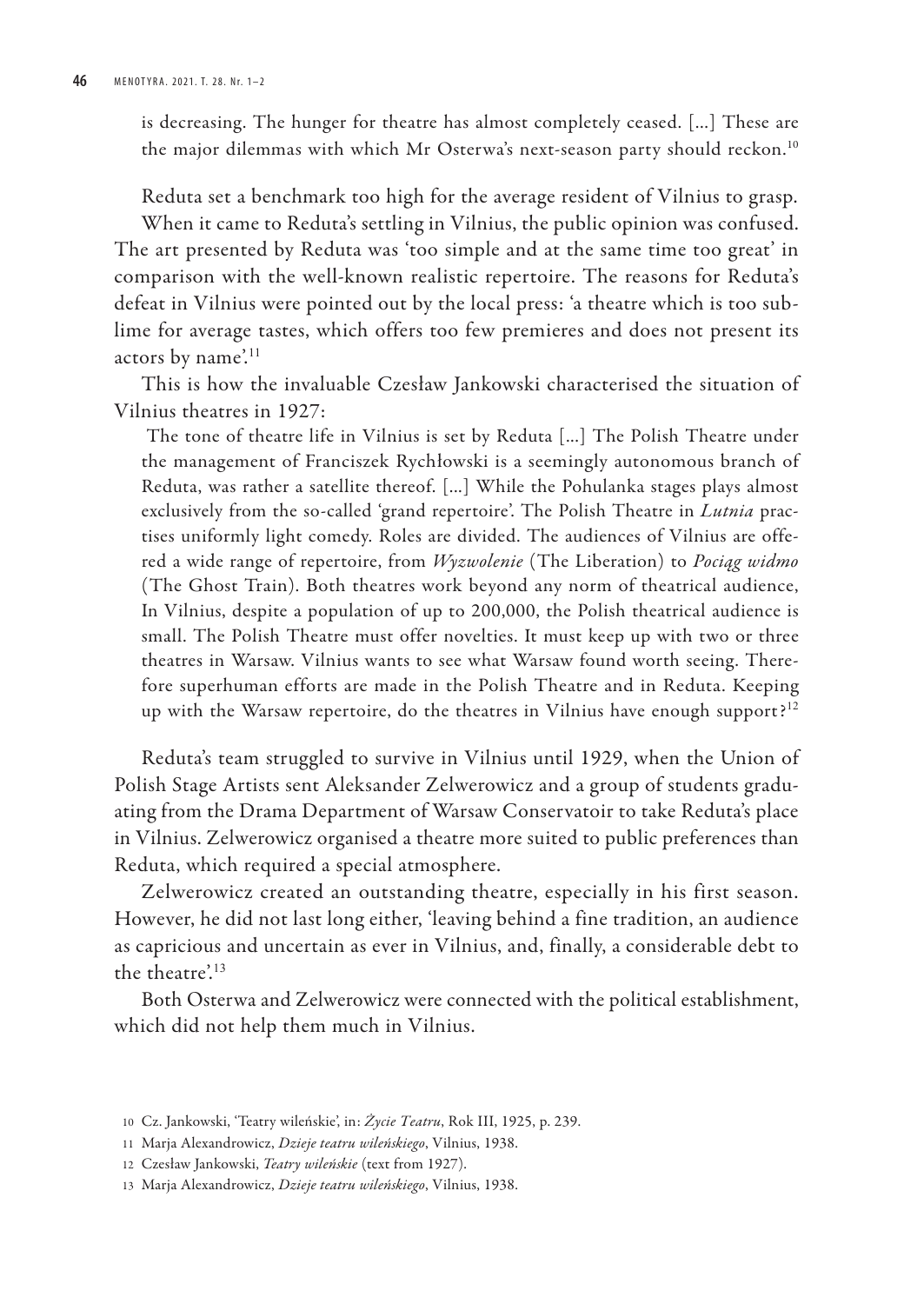#### THE CITY OF PARADOX

A more detailed examination of Vilnius leads to the sphere of paradox. Tomas Venclova sees a particular paradox in Vilnius being a capital and a border city simultaneously: 'whatever happens, Vilnius remains a borderland'.<sup>14</sup>

In the interwar period, Vilnius was a university city with good schools and a very active intelligentsia grouped around Witold Hulewicz, the Vilnius Broadcasting Company, and the Institute for Eastern European Studies. Czesław Miłosz wrote: 'The provinciality of Vilnius. It bothered me a lot and I longed to get out into the world. So there is no need to create a myth about the beloved and lost city if I could no longer stand it there [...]. Vilnius was in backwoods: an incredibly narrow base, if you count out the Jews who spoke and read Yiddish or Russian, and the mindless [locals]. What is left? Some intelligentsia of noble origin, generally quite dull'.<sup>15</sup> This is an experience common to the 1910 generation, of which Miłosz was a representative. In pre-war Vilnius, the tragic division of Poland inherent in the interwar period became most fully apparent. Its compact part, ossifying in national orthodoxy, was in conflict with the rest, encompassing everyone with a non-obvious identity. 'It seems to me', said Miłosz in a television interview, 'that the accusations hurled by the national camp at this other nation were correct insofar as any other position easily led to any deviation, from the point of view of Polish patriotism. On the other hand, however, all Polish orthodoxy – adherence to this national camp – had one feature: it was culturally completely idle'. This statement by Miłosz is well complemented by Mieczysław Limanowski's view voiced in 1931: 'Vilnius is the geographical centre of all the lands between the Niemen, the Dnieper, the Dvina, and the Pripyat. This centre is in lethargy today, dying in agony!'<sup>16</sup>

These features of Miłosz's rebellion were accurately highlighted by Valentina Krupowies: … not so much Vilnius as a geographic and cultural place, but rather a certain model of Polishness: closed, ethnocentric, focused on its resentments and phobias, frozen in rituals of empty observance, non-intellectual, resigned from scepticism, and although it grew out of the spirit of Romanticism, it was deprived of Romantic irony and thus of self-awareness and distance towards itself. Not provinciality, civilisation, but the dominant ideology.<sup>17</sup>

### NOTES ON THE SCANDAL

The fame of Vilnius was based on innovation. Its Gothic, Renaissance, and Baroque architecture are pioneering phenomena in Eastern Europe. There is one more innovation, the last in the city's history, but best known today', wrote Paweł Jasienica, 'that is

<sup>14</sup> T. Venclova, *Opisać Wilno*, Warsaw, 2006.

<sup>15</sup> Cz. Miłosz, 'Do Tomasa Venclovy', [in:] *Zaczynając od moich ulic*, Wroclaw 1990, p. 35–36.

<sup>16</sup> *Kurier Wileński*, 1931, No. 6.

<sup>17</sup> W. Krupowies, 'Litwa Miłosza, Litwa Konwickiego. Rzecz o polskich zmaganiach z prowincją', *Konteksty*, 2010, No. 4, p. 99.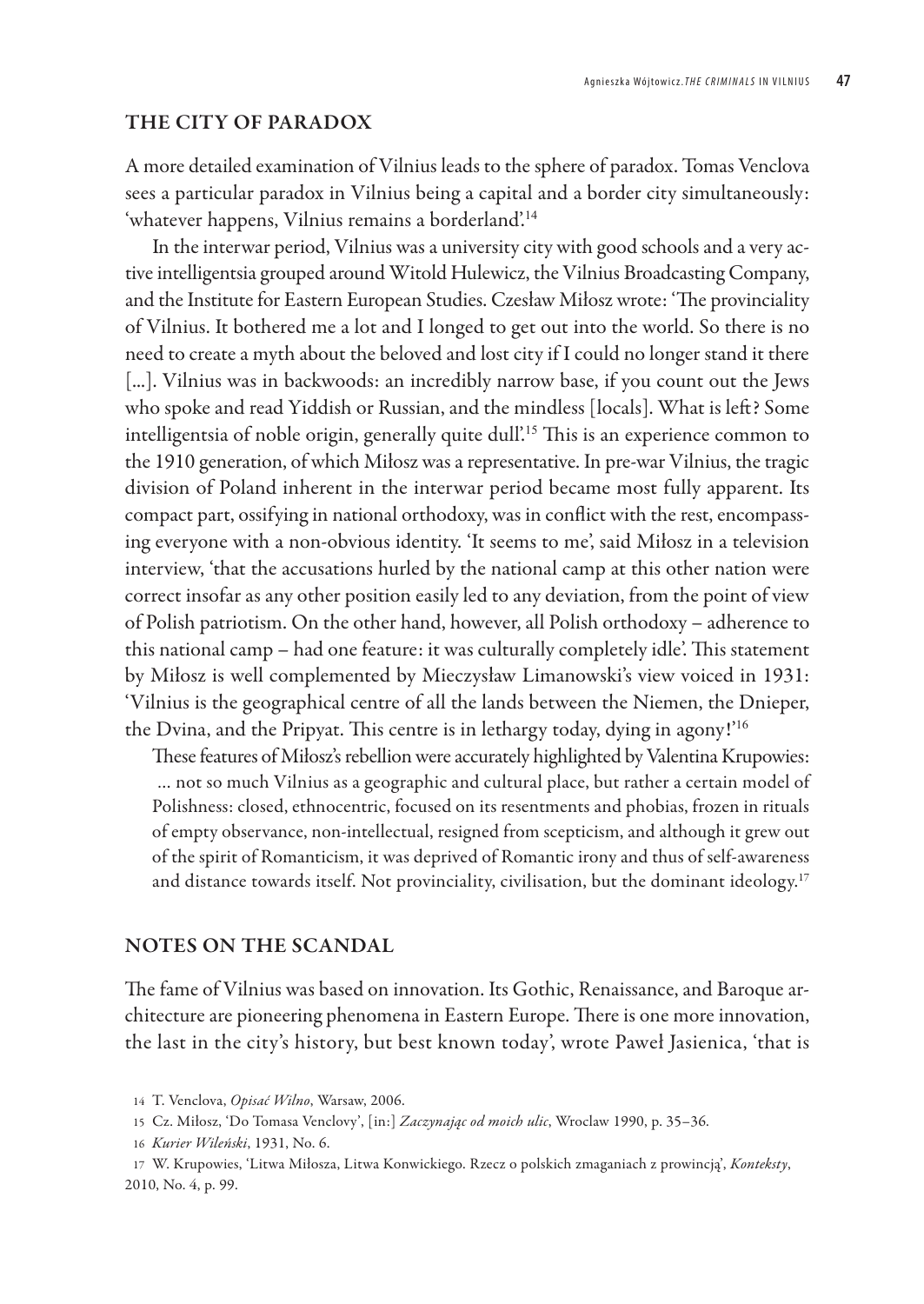the literary revolution at the beginning of the nineteenth century, an explosion of great poetry, which at first upset even the best brains. In the twentieth century, however, the citizens of the capital of innovation, freed from the guardianship of the tsarist governors, began to show off a variety of conservatism which definitely exceeded the limits of the ridiculousness', he ironically concluded.<sup>18</sup>

Paradoxically, this was a side effect of the freedom regained from the Russian Empire: the nurturing of Polishness in its ossified, degenerated form. Seen from Warsaw's perspective, Vilnius appeared to be a hotbed of backwardness. In Vilnius, independence from Russian Empire meant not so much getting rid of dangers as changing their nature.

The key term for understanding the nature of this conflict is *localness*, *localness* versus alienation. This is how Tadeusz Byrski defined it:

Vilnius as a city had one characteristic feature: it had two types of citizens. One was the best known: the broad borderland nature, hospitable, welcoming, and friendly to every person in the world. They understood Vilnius patriotism in the broadest sense and enjoyed everyone who wanted to be there, in the land of Vilnius, and working for that land to increase the value of the Polish estate. The second type of the citizen of Vilnius embraced parochialism, suspicion, aversion to everything that was new, a lack of acceptance for the work of people who were not *local*; this mysterious term was very broad and, depending on the situation, meant this or that. The newcomers were scrutinised very closely and, interestingly, sometimes a clever impostor, rather than a good specialist, got away with something.<sup>19</sup>

It is only when there is a scandal that it turns out that we are significantly different. The protest of students associated with the *Klub Włóczęgów* (Vagabonds' Club) against the removal of Ferdinand Bruckner's *The Criminals* from the repertoire at the Theatre on Pohulanka proved to be a fundamental generational experience. The play turned out to be more than just a shocking novelty in the repertoire. The premiere of *The Criminals*, directed by Aleksander Zelwerowicz, took place on 29 April 1930. After two performances, the play was cancelled by the mayor of Vilnius. The authorities in Vilnius were outraged by the 'drastic amoral scenes (homosexual love, abortion)'. Zelwerowicz submitted his resignation, which he withdrew a few days later. A performance combined with a debate on the drama was organised. One of the Literary Wednesdays was also devoted to a discussion about *The Criminals*. The *Słowo* daily published an open letter to the director Zelwerowicz 'supporting his repertoire policy'. Eventually, *The Criminals* was cancelled.

On the basis of the unique documents I have found (publications in the press, photographs, and the memories of the participants), I will try to reconstruct these

<sup>18</sup> P. Jasienica, *Pamiętnik*, Warszawa 2007, p. 97.

<sup>19</sup> T. Byrski, *Wspomnienia*. I would like to thank Professor Maria Krzysztof Byrski for providing me with access to *Wspomnienia* and Professor Maria Prussak for her invaluable assistance.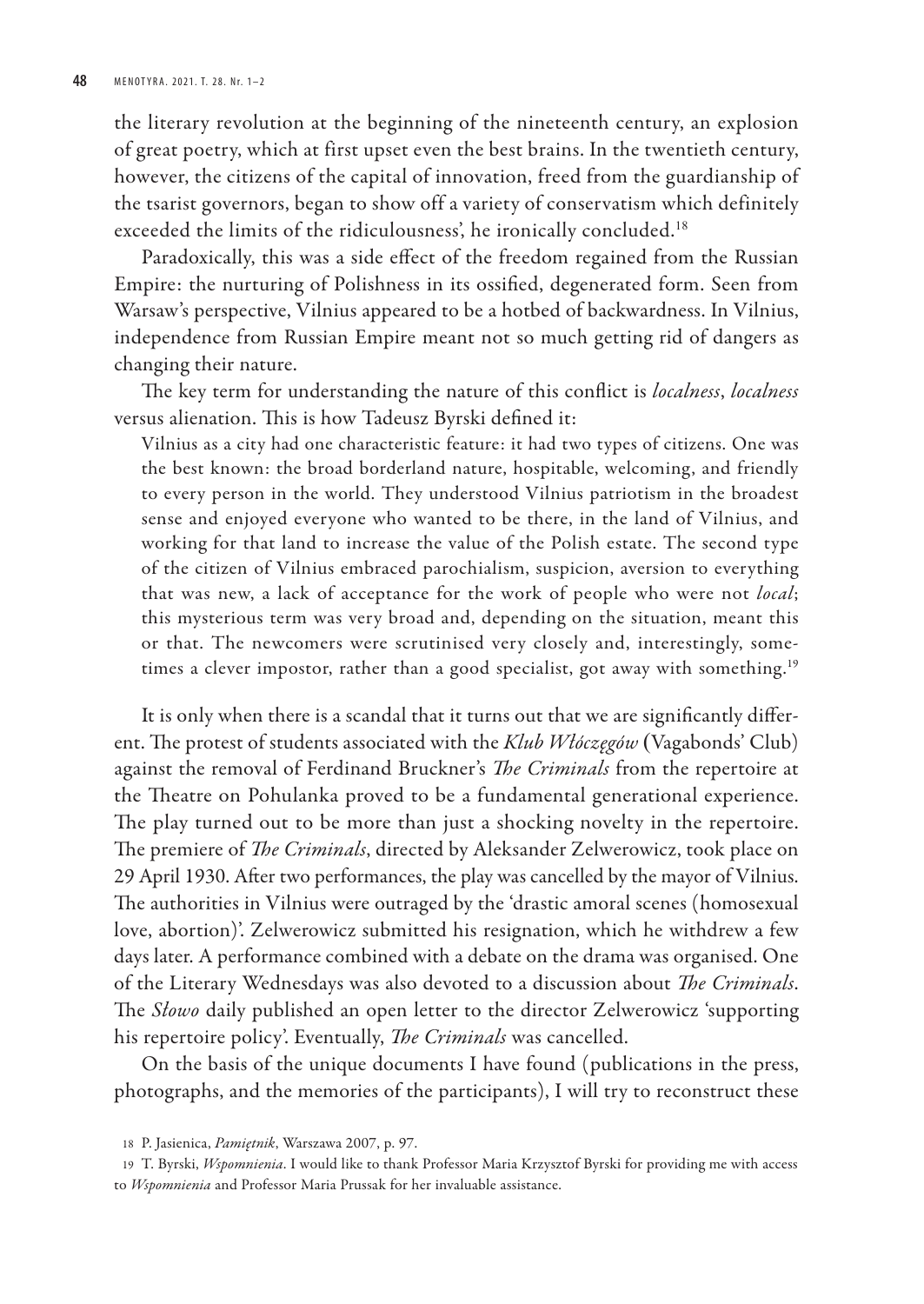events, and, above all, to recall the performance that was to 'introduce cultural Vilnius to a truly modern and European track'.

In Vilnius, after Frank's *Karol and Anna*, this was the second production of a social drama dealing with the crisis of values and human bonds after the experience of the First World War.

Two months earlier, in February, *The Criminals*, staged by Leon Schiller and directed by Karol Adwentowicz, was performed in Łódź. The performance was also shown in Warsaw. Antoni Słonimski, who reviewed the play, remarked only on the 'structure' of Bruckner's drama. He complained that the neo-realist drama lacked logic and realism. It must be emphasised that neither the performance in Łódź nor in Warsaw caused a scandal. Zelwerowicz prepared the Vilnius production on the basis of the performance in Łódź.

Bruckner's drama constituted a criticism of the justice system; it primarily questioned the death penalty and showed the corruption of the judiciary system. However, this was not the reason for the protests of the public opinion in Vilnius. It was the drastic nature of the play and two motifs in particular, homosexuality and abortion.

As a result of protests of the press (including the *Kurier Wileński*, which was considered democratic), the intervention of Archbishop Jałbrzykowski, the school district superintendent, and the public prosecutor, the mayor of the city cancelled the play after the third show, which was interrupted by the police. Zelwerowicz officially resigned. On 8 May, a special meeting of the theatre committee took place. Under its influence, the governor agreed to one more performance, a private show for invited guests from 'scientific, literary and artistic spheres'.

The discussion, or rather the judgement on *The Criminals* began on 12 May 1930 just after the performance. The scandal instantly boosted attendance, as reported in the local *Dziennik Wileński*:

The farce of passing a court judgement over [*The Criminals*] [...] was a sensation that attracted crowds of spectators. Only the invited were allowed entrance, and only part of them could get inside. According to the calculations of the security authorities, over 2000 people turned up when only 800 could be accommodated in the Teatr Wielki. [...] The mood of the claqueurs, the shouts from the audience, and the applause for clearly anarchistic pieces were the best proof of the moral quagmire into which Mr Zelwerowicz had pushed the Polish theatre in Vilnius, after Reduta. The only profound expert on dramatic literature and a national authority, Professor Pigoń, gave a condemnatory verdict.<sup>20</sup>

#### A reporter of the progressive *Kurier Wileński* noted:

A great number of people from the literary, scientific, legal, and medical worlds and two ladies spoke. All of them generally stated that there was absolutely no reason to cancel the play by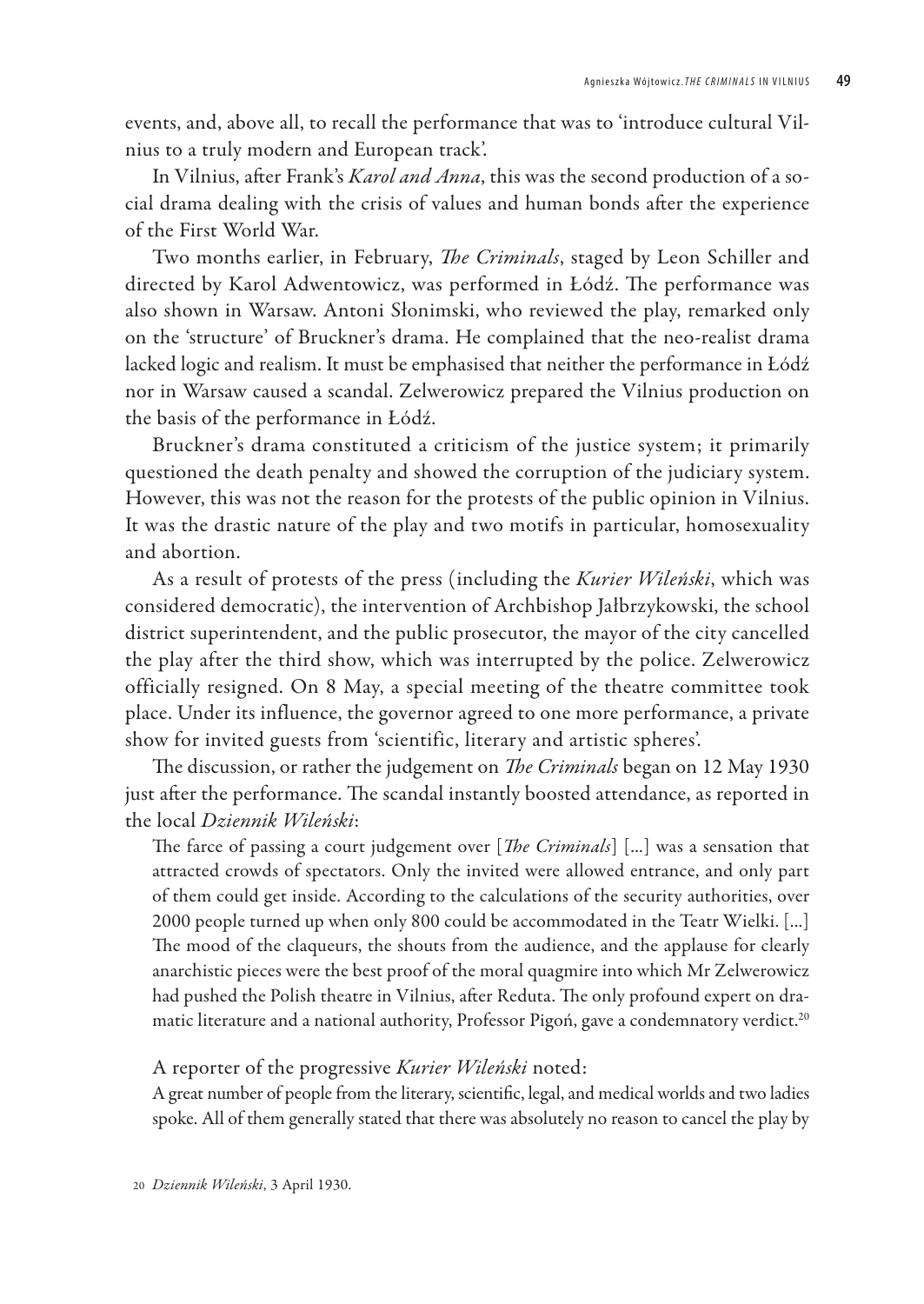means of a ban as Bruckner's play is not amoral but actually moralistic, with a clear tendency, and includes artistic values. The discussion lasted until 1.35 am, in an unusually heated atmosphere.<sup>21</sup>

Reports of the judgment on *The Criminals* are contradictory. The discussion certainly had a rallying and limited character. That is why it was continued at the Literary Wednesday devoted to the performance'.<sup>22</sup> Witold Hulewicz considered *The Criminals* to be an artistic work, but it was an isolated voice. Professors Stanisław Pigoń and Stefan Srebrny did not attend the meeting, which was considered a sign of disapproval of Zelwerowicz's production: 'for artistic reasons, the play is not worth talking about that much'.<sup>23</sup>

Eventually, however, the city mayor decided to cancel the play. Zelwerowicz appealed against the decision to the voivode of the Vilnius voivodeship, arguing: The play in question had previously been censored by the relevant authorities of the Republic of Poland and, based on such censorship; it was performed for a longer time in the city of Łódź. Neither in Łódź nor in Vilnius did the prosecuting authorities find the play in conflict with the penal code that upholds social morality and decency. Therefore, formally, the play was given the right to be performed in Poland, and the city of Vilnius should not constitute any exception, standing out formally from the other districts of the country. After all, an article printed in any magazine in Poland and not criticised by the supervisory authorities can be reprinted in any magazine in Vilnius, and for this reason Vilnius magazines cannot be confiscated.<sup>24</sup>

The mayor also wrote to the voivode:

I must stress that the play [*The Criminals*] was approved by the mayor of Łódź, whose competence does not extend beyond the borders of the city of Łódź and cannot apply to the territory of the city of Vilnius. [...] the decision of the mayor of Vilnius corresponds completely with the opinion of the majority of the intelligentsia of Vilnius. Not approving in the second instance the right decision of the mayor of Vilnius would undoubtedly have a significant impact on lowering the dignity and authority of the administrative authorities. $^{25}$ 

The governor obviously upheld the decision.

Mackiewicz's *Słowo* protested against the confiscation. It was the *Słowo* magazine that published an open letter to Aleksander Zelwerowicz in support of his repertoire policy 'aimed at reviving the cultural life of Vilnius and introducing it to the truly modern and European track'.<sup>26</sup>

Among the fifteen signatories of the letter were Czesław Miłosz, Lech Beynar (Paweł Jasienica), Stefan Jędrychowski, Teodor Bujnicki, and Kazimierz Hałaburda.

<sup>21</sup> *Kurier Wileński*, 13 May 1930.

<sup>22</sup> The course of this meeting was described in detail by Jagoda Hernik Spalińska, see: J. Hernik Spalińska, *Wileńskie Środy Literackie (1927–1939)*, Warsaw 1998, p. 120–123.

<sup>23</sup> *Kurier Wileński*, 16 May 1930.

<sup>24</sup> *LCVA*.

<sup>25</sup> *LCVA*.

<sup>26</sup> *Słowo*, 16 May 1930.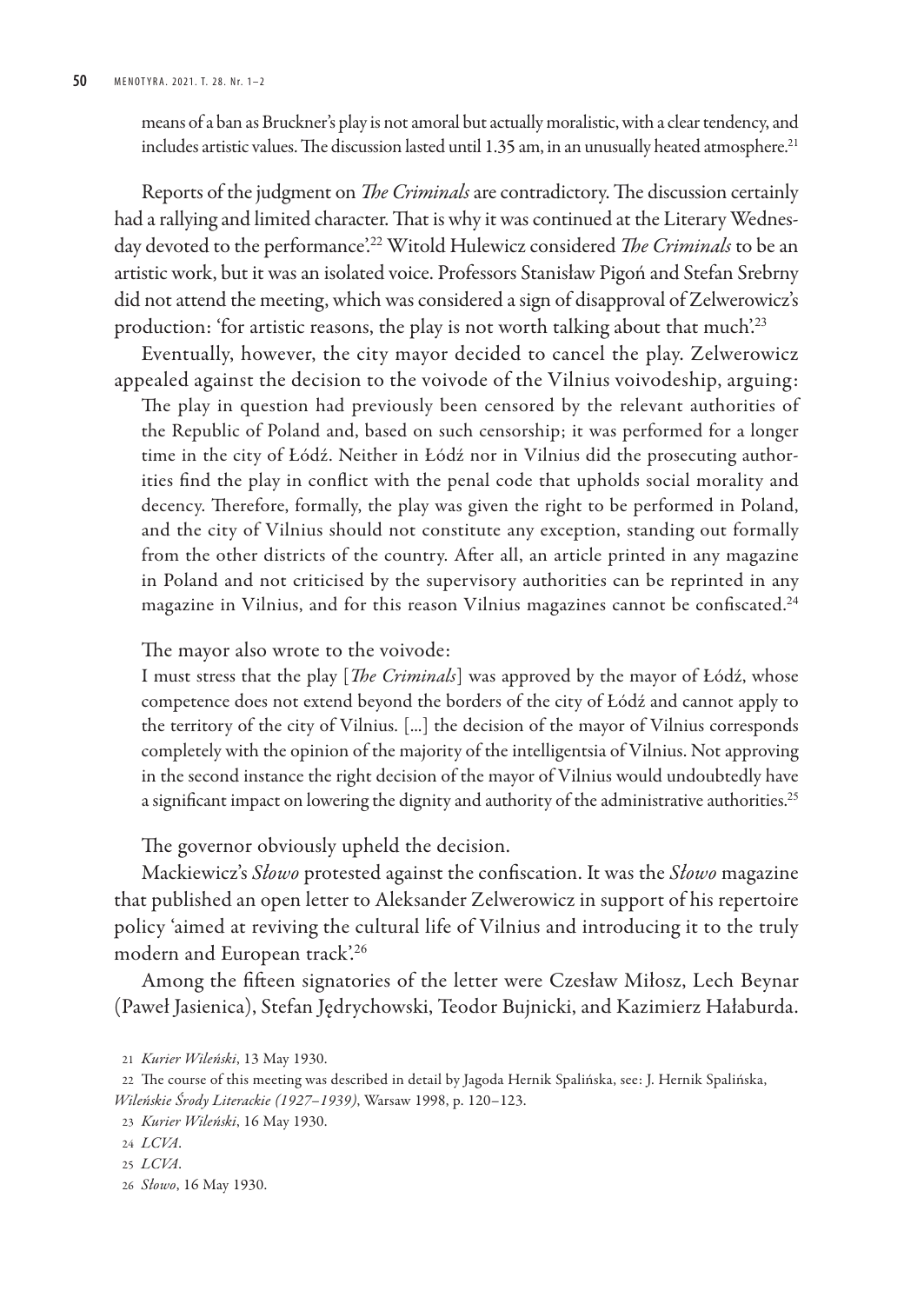This act of courage turned out to be a fundamental experience: it had community significance and was a remembered lesson on how to experience independence in the world. This 'not-to-be-missed' experience was mentioned several times by Miłosz. Paweł Jasienica's note carries the greatest weight:

I no longer remember who from the Klub Włóczęgów came up with the idea of interfering in the dispute. We sent an unambiguous letter to [*Słowo*], which was printed eagerly. We condemned the state administration, which had cancelled a play with a social and political edge. Each of the dozen of signatures was accompanied by the address of its author, so that the tyrannical police would know where to look for the culprit. These signatures included the later famous autographs of Teodor Bujnicki, Czesław Miłosz, and Stefan Jędrychowski. [...]

Thus, my public activity began with a protest against the administrative cancellation of Bruckner's [*The Criminals*]. It will be remarkable if its finale turns out to be a protest lodged two years ago against such a fate of Mickiewicz's [*Dziady*].<sup>27</sup>

\*\*\*

The scandal with *The Criminals* became an internal caesura of Alexander Zelwerowicz's management in Vilnius. The second and last season was free from scandals, but also from masterpieces. None of the productions in Vilnius became an artistic event on a national scale, except for *The Criminals*, although in this case it was the scandal rather than the artistic value of the play performed only twice that made it famous. The conclusion of the story can be drawn from the recollections of Irena and Tadeusz Byrski, who, years later, described the events as follows:

It was a great moral scandal. [...] And there was an outrage; the press protested that it was indecent. Eventually, the censors cancelled the play. In connection with this, there was a huge rally. [...] Now there would be nothing to protest against, but then ... Especially in Vilnius. [...] After all, the city is holier-than-thou. People might not openly say that, but it is a fact.<sup>28</sup>

<sup>27</sup> P. Jasienica, op. cit., p. 103.

<sup>28</sup> I. i T. Byrscy, *Wspomnienia z lat trzydziestych*, opr. M. Nowak, "Pamiętnik Teatralny" 1986, z. 2. p. 411.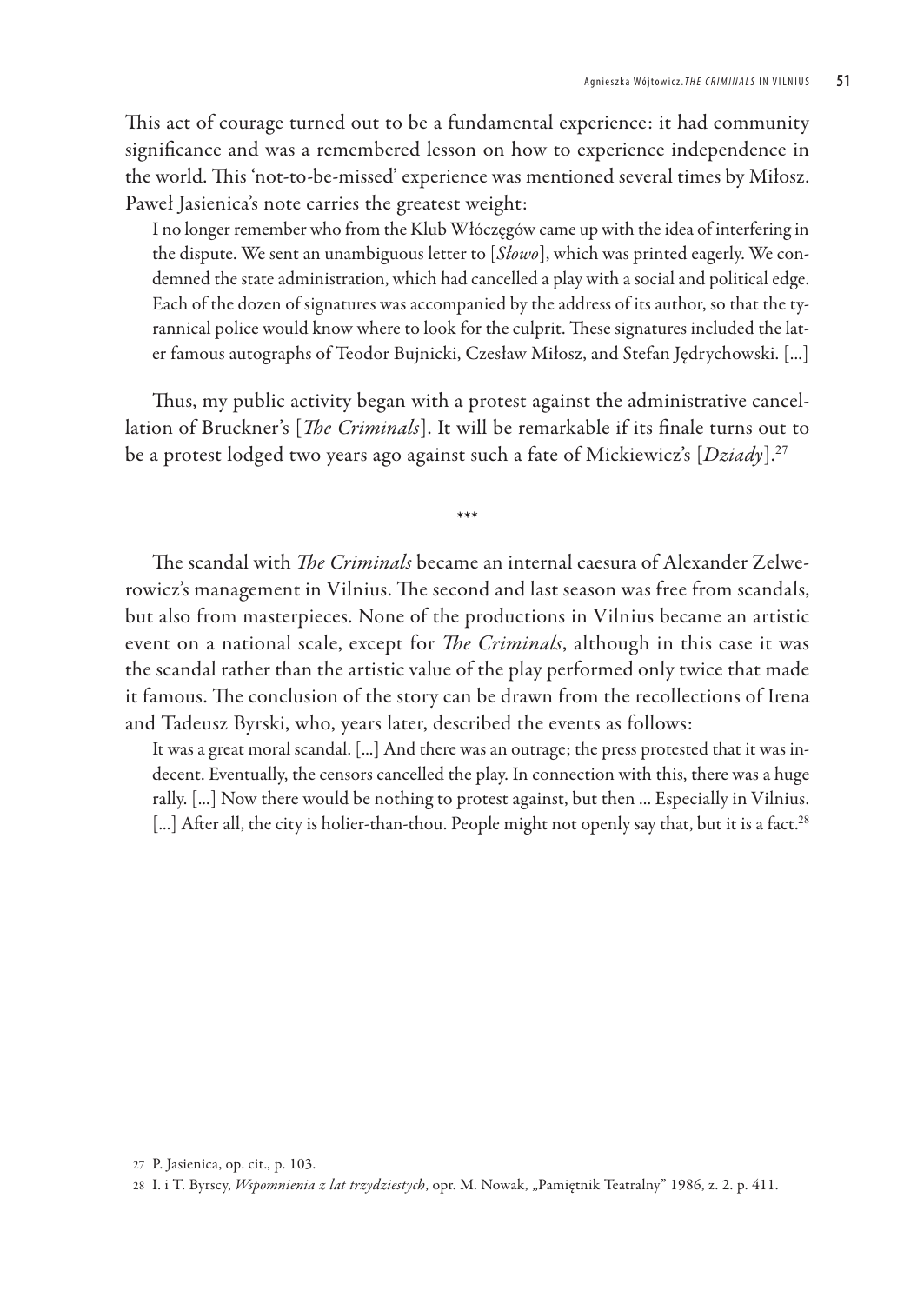Dr Agnieszka Wójtowicz, a graduate in theatre studies from the Jagiellonian University, a theatre historian, an assistant professor at the Institute of Linguistics at the University of Opole. The author of the monograph *Od* Orfeusza *do* Studium o Hamlecie*. Teatr 13 Rzędów w Opolu (1959–1964)* and *Grotowski. Bedeker opolski*. The publication of her dissertation, 'Grotowski polityczny', by the Theatre Institute Publishing House in Warsaw is forthcoming in 2021. Her research interests focus on the history of twentieth-century Polish theatre (theatrical activities of Jerzy Grotowski and theatre life in Vilnius in the interwar period). Agnieszka Wójtowicz is the author of over a hundred articles; she has published, among others, in *Notatnik Teatralny*, *Didaskalia*, *Teatr*, and *Pamiętnik Teatralny*. A co-author of *Gra z pamięcią. Jerzy Grotowski w Opolu*, the documentary film about Jerzy Grotowski*.* Selector of the competition for staging early works of Polish literature 'Classics Alive' (*Klasyka*  Żywa), a recipient of the scholarship of the Ministry of Culture and National Heritage (creative scholarship in the category 'Theatre' 2017, 2021).

\*\*\*

Received 6 April 2021 Accepted 27 April 2021

## References

- 1. Romanowski, A. *Młoda polska wileńska*. Kraków: Universitas, 1999.
- 2. Jankowski, C. *Teatry wileńskie*. Życie Teatru. 1925. III.
- 3. Alexandrowicz, M. *Dzieje teatru wileńskiego*. Wilno: 1938.
- 4. Venclova, T. *Opisać Wilno*. Warszawa: Wydawnictwo Zeszytów Literackich, 2006.
- 5. Miłosz, Cz. Zaczynając od moich ulic. Wrocław: Wydawnictwo Dolnośląskie, 1990.
- 6. Krupowies, W. Litwa Miłosza, Litwa Konwickiego. Rzecz o polskich zmaganiach z prowincją. *Konteksty*. 2010. 4: 99–106.
- 7. Jasienica, P. *Pamiętnik*. Warszawa: Prószyński, 2007.
- 8. Byrski, T. *Wspomnienia*. Rękopis.
- 9. Hernik Spalińska, J. *Wileńskie Środy Literackie* (1927–1939). Warszawa: 1998.